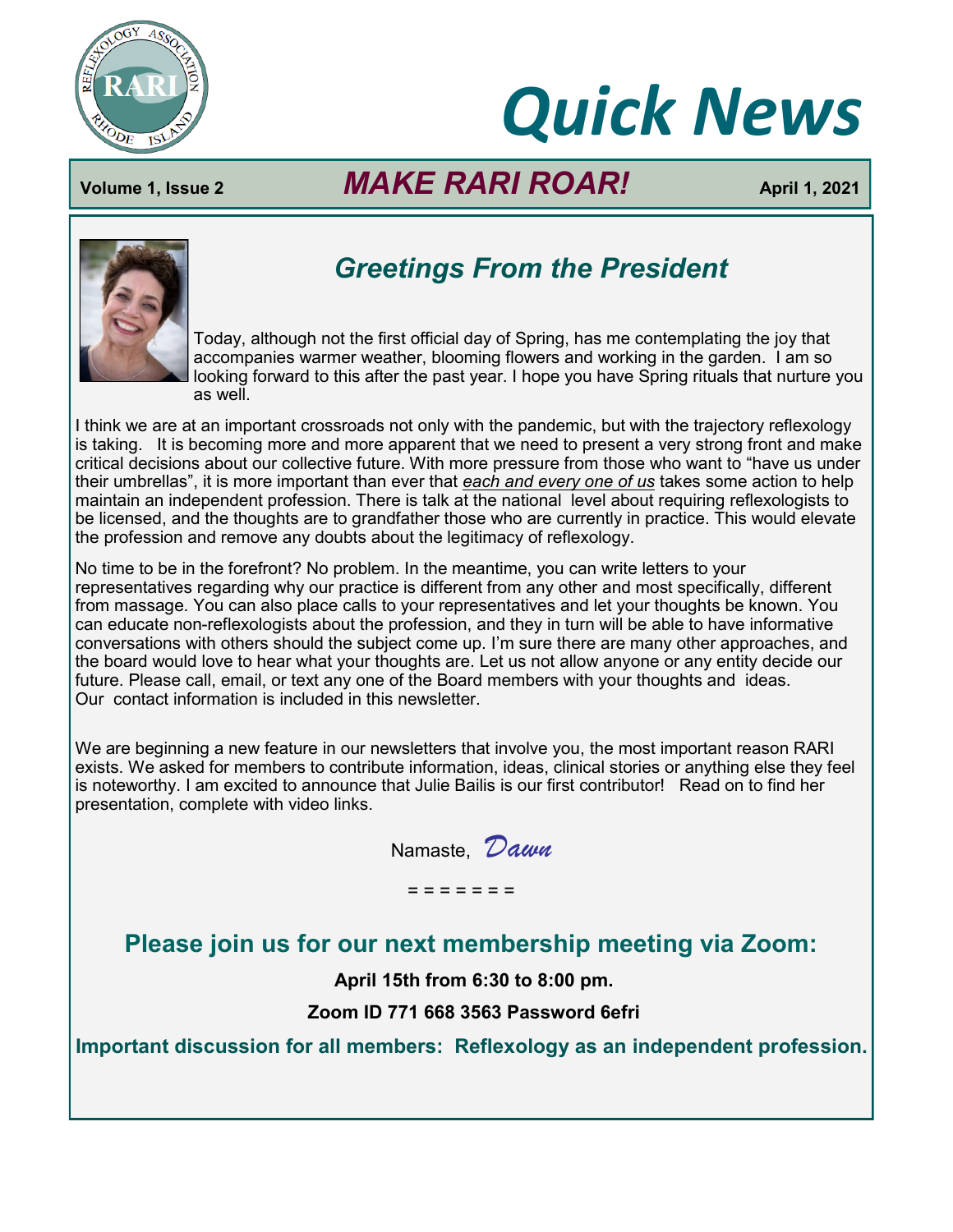

# **Hand Self-Care & Hand Reflexology**

Julie Bailis

A few weeks ago, I hosted a Facebook Live event called**,** 

## **"Self-[Reflexology to Reduce Stress & Tension](https://youtu.be/DZgQ0LJ7Z1s)"**

In the video, I talk about:

- What Reflexology is
- $\bullet$  How Reflexology is different from massage
- How reducing stress and tension in the hands can help reduce stress & tension all over your body, especially in the upper body
- Why I teach my clients self-hand reflexology versus self-foot reflexology

I also lead them through a hand self-reflexology session and even show them some products they can purchase to enhance their self-reflexology experience. I am sharing the link to the video ([https://youtu.be/DZgQ0LJ7Z1s\)](https://youtu.be/DZgQ0LJ7Z1s) with you for a number of reasons:

#### **Self-Care**

As reflexologists and healers, self-care and especially any self-care focused on our hands can be beneficial for our physical and emotional well-being. Having healthy hands can also help us avoid injury and prolong the length of our careers. Lastly, taking time out to replenish can help us avoid feeling overwhelm and burn-out.

#### **Education**

I also created the video to help educate others. As reflexologists, we are ambassadors of the field. It is our responsibility to educate our clients and the public at large about Reflexology, what it is, the benefits of Reflexology, and how it is different from massage.

#### **BUT**—**How do we get the word out?**

- ◆ Educate our clients during our sessions
- Inform potential clients on our websites and promotional materials
- Use social media to start conversations

(continued on next page)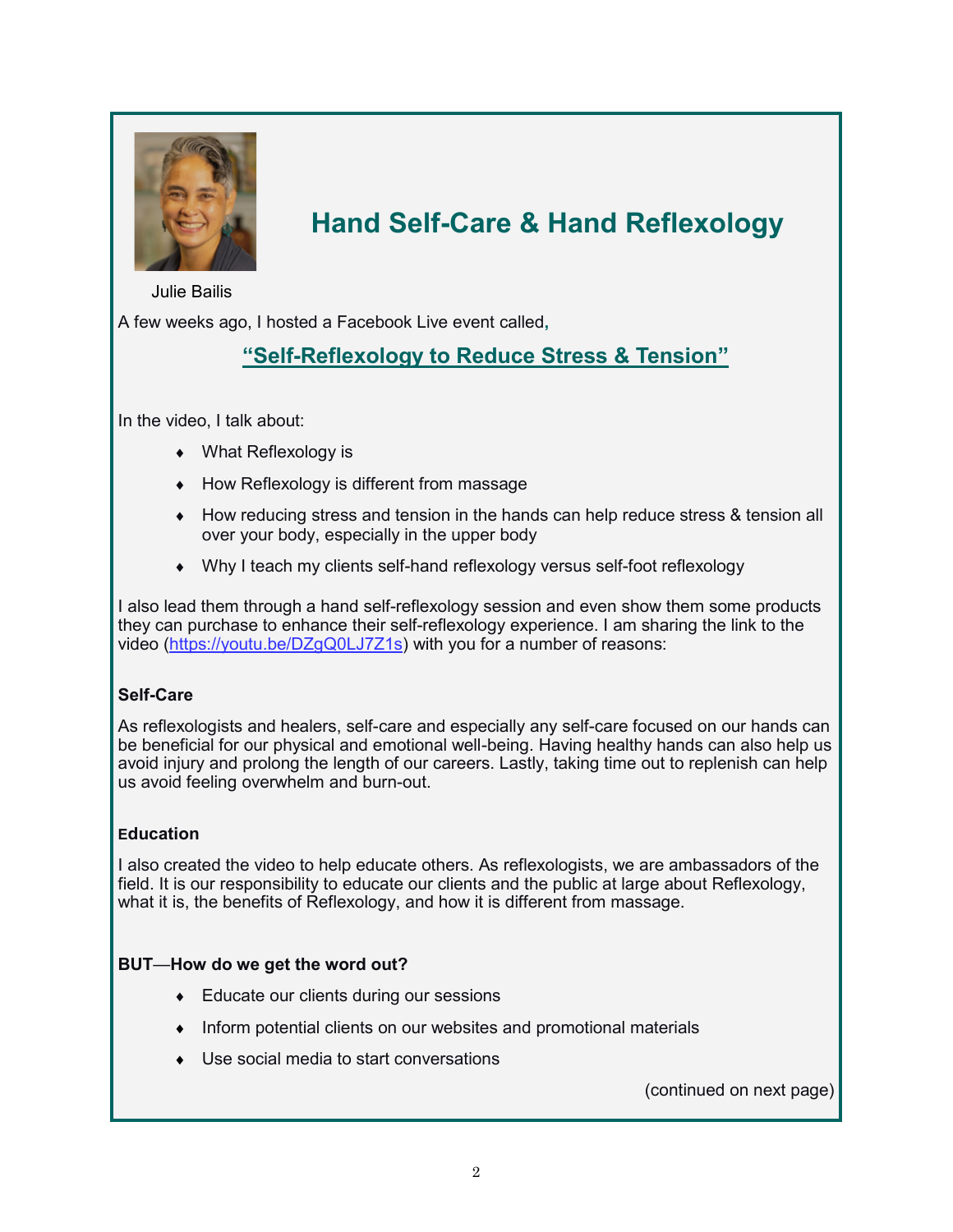#### **Connection**

Hosting weekly Facebook Live events since January of this year has been a wonderful way for me to stay connected to my community. It has also been a wonderful excuse for me to interview some of my favorite people about topics that interest me! Topics have ranged from "Falling Asleep Naturally" to "Simple Ways to Follow an Anti-Inflammatory Diet".

#### **What is Facebook Live & How does it help us connect?**

If you have never seen a Facebook Live, I recommend that you watch one, even mine!. As you view a Facebook Live event, you will notice that it is raw and unpolished. At first, I found that intimidating. People will see me stumble and things might not work! I now believe that it is this rawness, this unpolished attempt at communication and connection that is missing from a lot of social media. It is something that people also appreciate and crave. It is clear from the video that I am a real person. You can hear my blind dog whining in the background and at one point I even pick her up and sit her on my lap.

I could go on and on about ways to use social media to connect and create community online and maybe I will on another day. For now, **[please watch the video for yourself](https://www.youtube.com/watch?v=DZgQ0LJ7Z1s&feature=youtu.be)**, share with clients, friends, and loved ones, and even try hosting a Facebook Live event yourself.

I would love to hear from you. If you have any questions, comments, or stories to share, please feel free to email me at **[julie@replenishhealingarts.com](mailto:Julie@replenishhealingarts.com)**, or better yet, post your questions on the **[RARI FB page](https://www.facebook.com/Reflexology-Association-of-Rhode-Island-992563614246333)**, so we call can join in on the conversation.

You can also view more of my Facebook Live Interviews on my **[Facebook Page](https://www.facebook.com/Mountain-View-Wellness-1137695046368851)** and **[Youtube](https://www.youtube.com/channel/UCndkHOkOIU-kKDYC6hw2VkQ)  [Channel](https://www.youtube.com/channel/UCndkHOkOIU-kKDYC6hw2VkQ)**

## *RARI Board Members*

Dawn Franceschini, President - Tel: 401-241-8093 - [franceschini.dawn@gmail.com,](mailto:franceschini.dawn@gmail.com) Geri Marandola, Vice President - Tel: 401-524-0333 - [geri007@verizon.net](mailto:geri007@verizon.net)  Dana Moriarty, Treasurer - Tel: 401-206-7284 - Beautifulife.dm@gmail.com Barbara Hodson, Secretary - Tel: 508-954-7475 - Bheavey-hodson@cox.net Dee D'Atri--Director - Tel: 401-332-9433 - darlindatri@gmail.com Nancy Bartlett — Newsletter

If you have questions, comments or ideas, we would like to hear from you. Our members are our greatest asset.